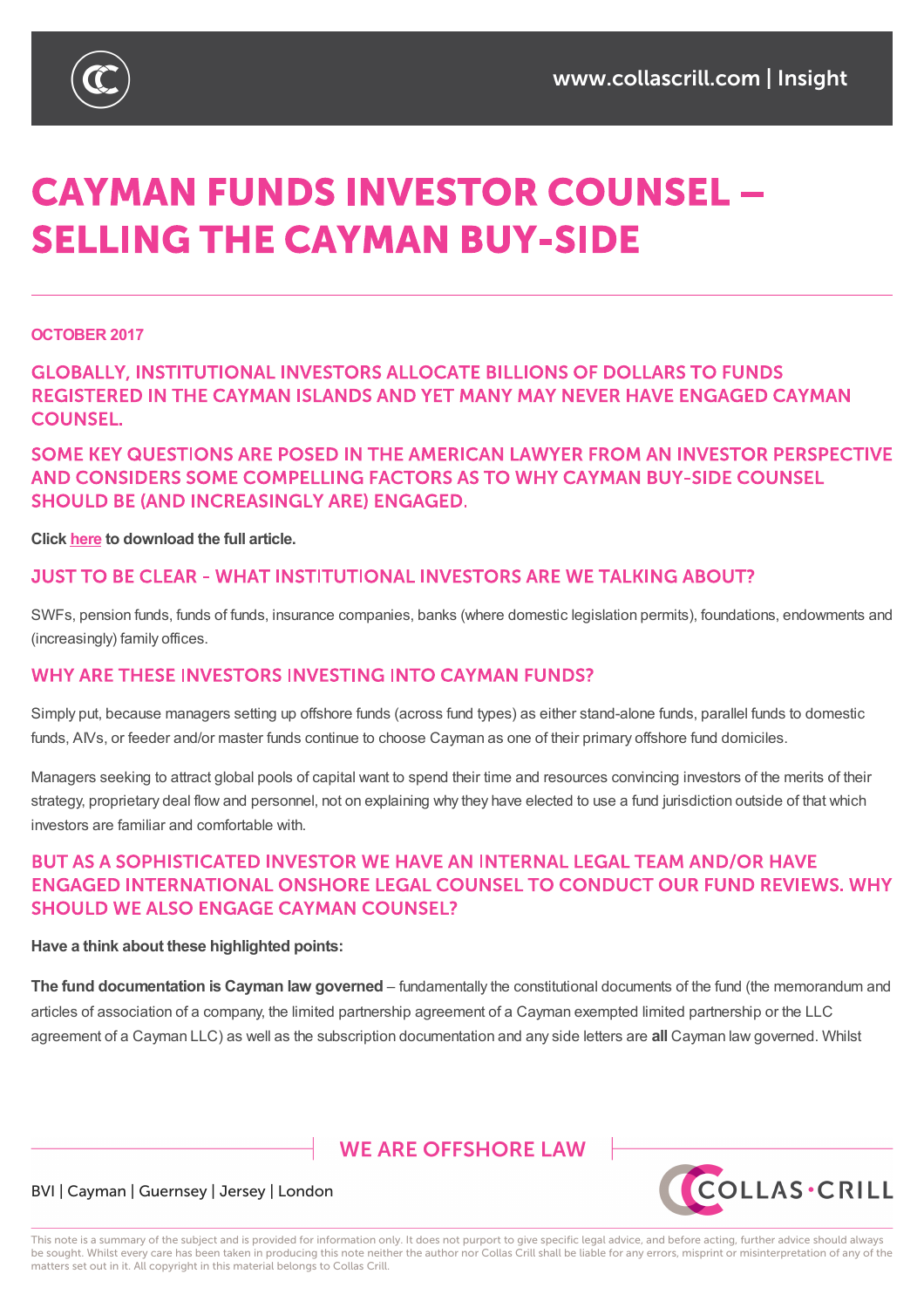

**Have a think about these highlighted points:**

Cayman has adopted legislation to allow its fund documentation to replicate/dovetail with onshore fund documentation, there remain differences – making a multimillion dollar investment into a Cayman fund without engaging Cayman counsel acting for you (as opposed to acting for the fund itself) to review them, is a risk.

**Onshore Counsel Role** – onshore investor counsel's primary focus is to assist with analysis and negotiation of fund terms and documentation, a role which they adopt with respect to a Cayman fund. Onshore investor counsel are often very familiar with Cayman law issues, particularly where the firm in question also acts as fund counsel for managers on Cayman fund formations. Onshore counsel are not however Cayman law qualified, typically will not be familiar in detail with the full statutory provisions of the relevant Cayman laws and are not based in the Cayman Islands. Consequently, at a particular point in time they may not be familiar with imminent/recent changes to Cayman law or practice, whether statutory or deriving from Cayman case law, or which are driven off local regulator (i.e. with respect to hedge funds, the Cayman Islands Monetary Authority) statements of guidance or approach which may also impact the documentation/investment.

**Fiduciary Duties** – for institutional investors having fiduciary duties to their stakeholders, not engaging Cayman counsel may run a particular risk in connection with being able to demonstrate satisfying those duties. This has, for example, led to a particular increase in Cayman counsel engagement amongst pension funds and funds of funds. Not engaging Cayman counsel at any level may have duty of care implications.

# SO IF IT'S A CAYMAN FUND DO I ALSO NEED ONSHORE COUNSEL?

Yes, **absolutely**. Cayman counsel's primary role is providing Cayman Islands legal advice, not drafting or negotiating fund terms which is the primary role and experience of your onshore counsel.

To coin and somewhat mix a saying, "beware handsome offshore counsel bearing gifts" – investors should be wary of any offshore firm that claims it can do everything (presumably for less money) that an onshore counsel review team would do.

## THE FUND I AM GOING INTO HAS CAYMAN FUND COUNSEL WHO ARE NAMED IN AND HAVE **PREPARED THE FUND DOCUMENTATION - ISN'T THAT SUFFICIENT?**

That should be sufficient to ensure the documentation complies with Cayman law but **complying** with Cayman law does not equate to making investors aware of terms arising under Cayman statute and/or which have arisen as a matter of common law in the Cayman courts – various of which may be caught by language in the documentation referring to matters being 'subject to applicable law' or subject to the provisions of a particular Cayman statute. Experienced buy side counsel will highlight the applicable Cayman provisions, providing knowledge and, if necessary, the opportunity to address issues before an investment is made.

## WHAT DOES A CAYMAN COUNSEL INVESTOR-SIDE REVIEW TYPICALLY INVOLVE?

**Review of the main fund documents** – including the PPM, Cayman constitutional documents, subscription documents and any side letter - to ensure compliance with Cayman law and highlight any unusual provisions/other Cayman issues impacting the documentation.

**Review of any fund Cayman counsel legal opinions** – this may include a Cayman fund counsel 'launch' legal opinion for the fund

# **WE ARE OFFSHORE I AW**



#### BVI | Cayman | Guernsey | Jersey | London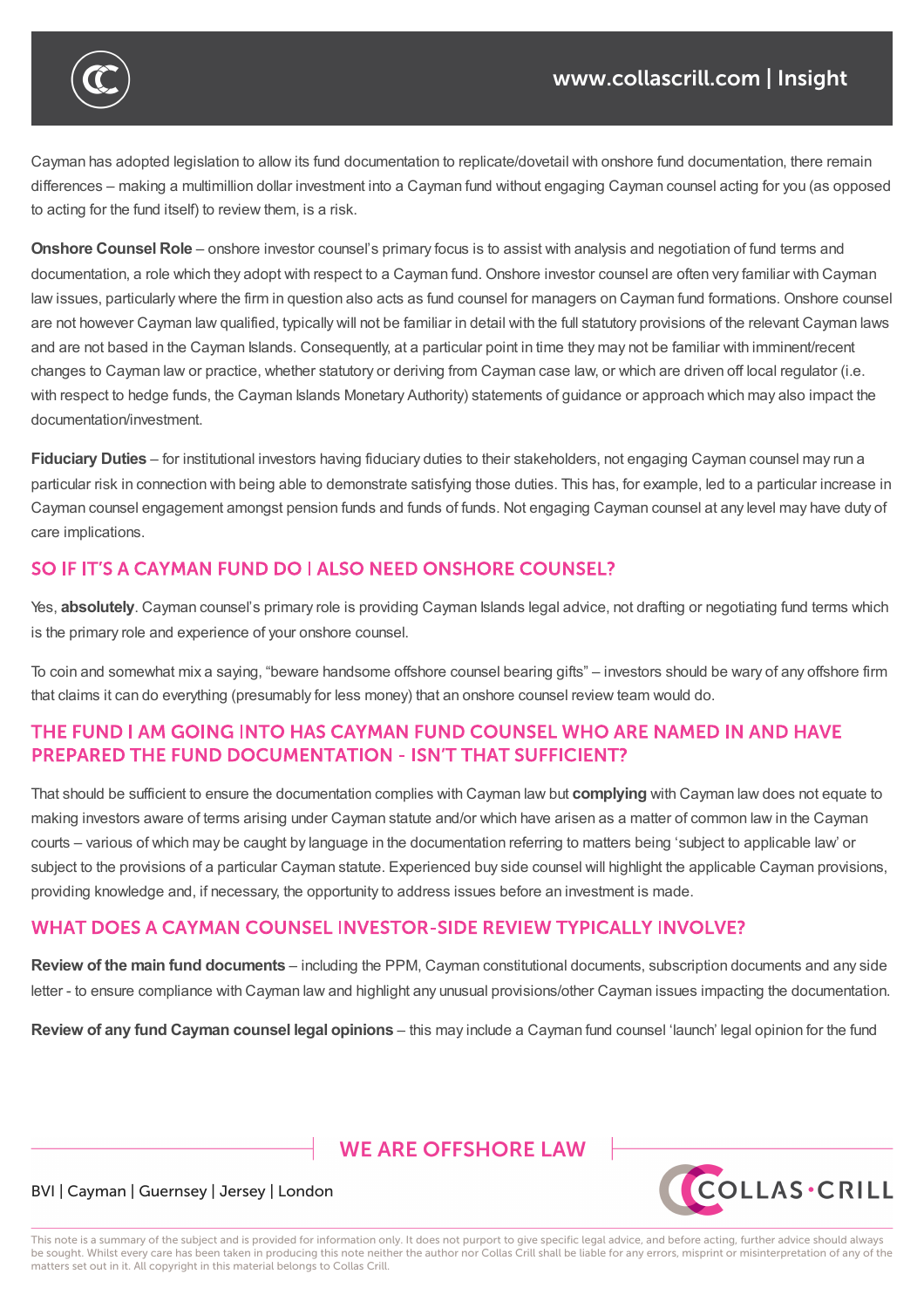

and a side letter opinion and negotiation of the same from a Cayman law perspective with the fund Cayman counsel.

**Cayman Court Searches** – potentially conducting Cayman court searches on the fund and any related Cayman entities - for the purposes of identifying if there is any Cayman based litigation against the fund entities and/or any insolvency/winding up proceedings.

**Online Cayman Registry and Regulator (Cayman Islands Monetary Authority) checks** – checking the fund (and any related entity) is actually registered in the Cayman Islands and (where required) registered with the Cayman Islands Monetary Authority.

**Reporting back** – Cayman counsel will review and report back to the investor's onshore counsel who will 'quarterback' the review comments, discuss further as necessary with Cayman counsel and their client and determine any matters which need further investigation/incorporation into the fund documentation and/or any side letter.

**Investor-side Legal Opinion** – an investor may also want a separate legal opinion from its Cayman counsel in connection with an investment – for example where a limited partnership agreement includes limited partner rights raising concerns as to the investor's limited liability protection.

#### OK, ANYTHING ELSE TO PUSH ME OVER THE LINE?

#### **'Carrot'and 'stick':**

**The 'carrot'** - a number of our investor clients and their onshore counsel view Cayman buy-side counsel (worse case) like an insurance premium – as well as satisfying various fiduciary-type duties the cost/benefit analysis runs that if Cayman counsel do not spot a material issue in nine out of ten investments that is a positive and, ultimately, the one time they do raise something or are available to advise at short notice on an issue that arises, it has paid for the ten times.

**The 'stick'** - hopefully, the rationale provided elsewhere will convince but, ultimately, there is another way of looking at this which we might characterise as the 'stick' – if something happens to the investment which is driven off, is a consequence of, or could have been mitigated by, an up-to-date knowledge of Cayman law issues and the investor suffers a loss, will that investor (and potentially its onshore counsel) be comfortable with responding to a question internally/from its own investors or clients as to why it didn't receive Cayman counsel advice?

### *ABOUT THE AUTHOR*

Joss Morris has been based in the Cayman Islands for over a decade with roughly the first half of that spent with one of the largest Cayman firms representing and regularly advising some of the largest global fund managers on fund formations, secondary investments and (to a lesser extent) institutional investors on their primary investments and the second half spent focusing on [advising](https://www.collascrill.com/who-we-are/m/joss-morris/) institutional investors into global funds and on their own fund formations - 'poacher turned gamekeeper'as an analogy *doesn't warrant too close an analysis but conveys the point.*

Prior to moving offshore, Joss trained and worked with Linklaters for eight years in London and Central and Eastern Europe.

Collas Crill has an established Cayman investor/buy-side practice spanning over 20 years advising some of the world's largest

# **WE ARE OFFSHORE LAW**



#### BVI | Cayman | Guernsey | Jersey | London